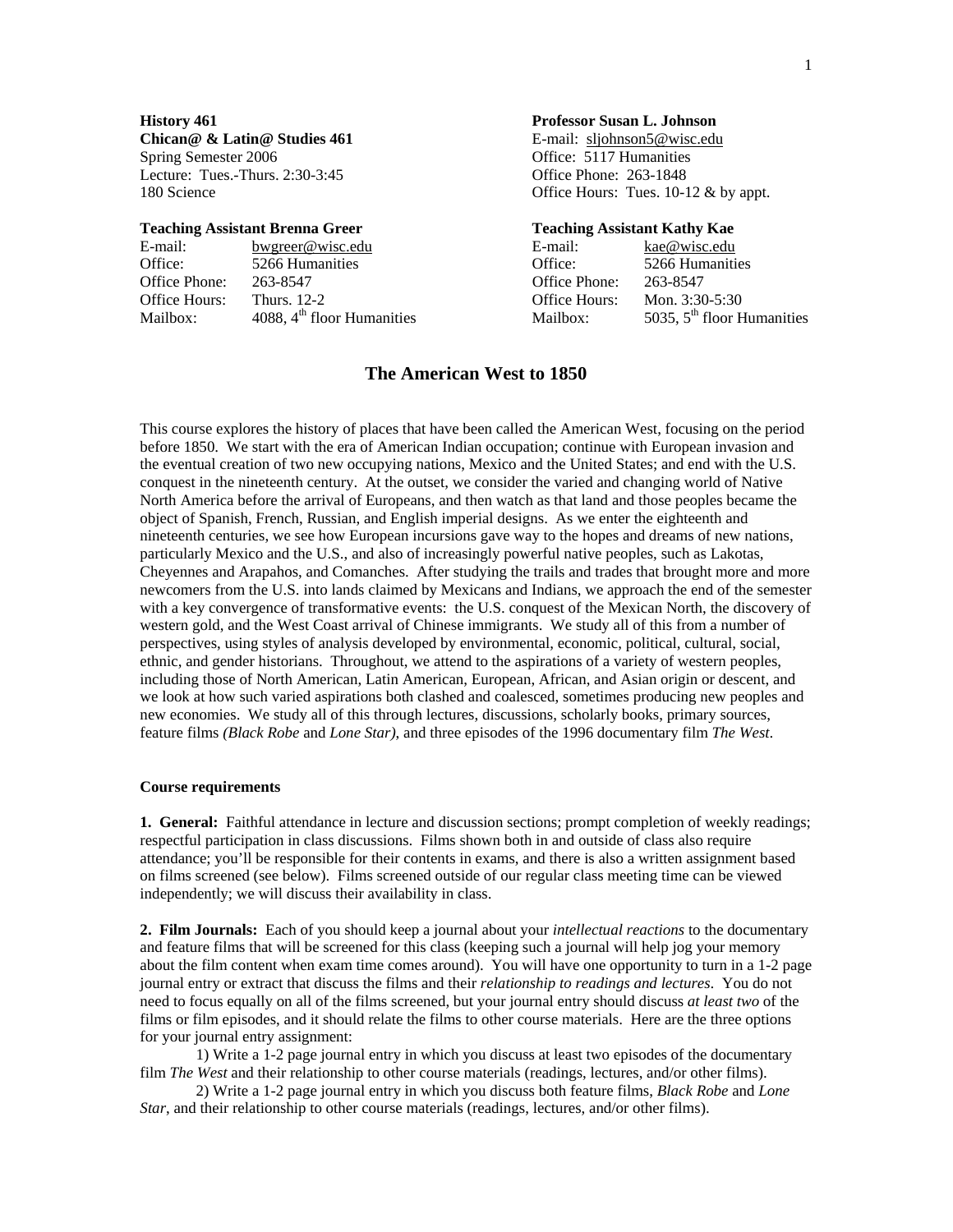3) Write a 1-2 page journal entry in which you discuss at least one of the episodes of the documentary film *The West* and one of the two feature films, *Black Robe* or *Lone Star,* and their relationship to other course materials (readings, lectures, and/or other films).

Your film journal entry is due on at the beginning of lecture on Tues. May 2.It can be computergenerated or handwritten. It won't be graded, but it will be marked using  $a +$ ,  $\checkmark$ ,  $\checkmark$ , system, and this mark will be used to help determine your course participation grade.

**3. Papers:** You will write two papers for this class, a brief 2-page paper on assigned primary sources, and a longer 5-page paper on one of the three single-author books assigned to the class as a whole. Both papers are designed to give you hands-on experience with the building blocks of history, that is, original primary source materials.

**a. First paper:** Two pages, double-spaced. This paper will give you a chance to consider in depth some of the primary source readings from The West in the History of the Nation, those reprinted in chap. 1, "Cultures in Conflict: First Encounters," chap. 2, "Colonization: Religion and Economy in Frontier Regions," and chap. 3, "The Late Seventeenth Century: Rebellion on Two Frontiers." You'll choose at least two of the primary sources from any of these chapters and analyze the different points of view of the Spanish and/or French and/or English conquest and Native responses represented by each. Your paper will be due at the beginning of lecture on Tues. Feb. 7.Papers must be computer-generated, double-spaced, with standard one-inch margins. Late papers will be accepted without penalty only if you negotiate an alternative due date with your teaching assistant at least *48 hours prior to the due date* specified here. Otherwise, late papers will drop by one-half of a grade for each day that they are late.

**b. Second paper:** Five pages, double-spaced. You'll receive detailed guidelines for this paper early in the semester. This paper will be written individually, but there will be teamwork involved in your initial research. For this paper, you'll use as your starting point one of the three single-author books assigned to the class as a whole: White, The Middle Ground; Reséndez, Changing National Identities; or Johnson, Roaring Camp. We'd like to have roughly equal numbers of students writing on each of these books. So during the second week of class, we'll ask you to designate your top two book choices, and then we'll divide the class into three similarly sized groups, each one assigned to a different book. We'll make every effort to assign you one of the two books you've chosen. The three mega-groups (each assigned one of the three books) will have time in class to organize themselves into smaller research teams (we suggest 2-4 students on each team). Each research team will then plan a research strategy for identifying primary source materials relevant to the book assigned. These primary sources should be found in libraries on campus. (Note that on Thurs. Jan. 26, we will have a librarian come to teach us how to find such materials.) The research teams from each mega-group will report on the primary sources they've found during the class period in which we will be discussing the book assigned to that mega-group (Middle Ground, Thurs. Feb. 16; Reséndez, Changing National Identities, Tues. April 4; Roaring Camp, Tues. April 25). Meanwhile, each individual should be deciding on one or two of the primary sources identified to use in the preparation of his or her individual paper. The actual paper, then, will be both a review of the book and an exploration of how the author uses primary sources to make a historical argument. You'll use the source(s) you've chosen to demonstrate in detail how the author makes use of primary materials. Your paper will be due at the beginning of lecture a week after the book you've read is discussed in class (Middle Ground, Thurs. Feb. 23; Reséndez, Changing National Identities, Tues. April 11; Roaring Camp, Tues. May 2). Papers must be computer-generated, double-spaced, with standard one-inch margins. Late papers will be accepted without penalty only if you negotiate an alternative due date with your teaching assistant at least *48 hours prior to the due date* specified here. Otherwise, late papers will drop by one-half of a grade for each day that they are late.

**4. Exams:** There will be two take-home essay exams, a Midterm and a Final. We will not give out exam questions prior to the dates specified here under any circumstances. The Midterm questions will be handed out at the end of lecture on Thurs. Feb. 23, and your answers must be handed in at the beginning of lecture on Thurs. March 2. There will be no lecture on Tues. Feb. 28, but the professor and teaching assistants will be available in the classroom to answer any questions you may have about the Midterm. The Final questions will be handed out at the end of lecture on Tues. May 2, and your answers must be handed in between 5:05 and 7:05 p.m. on Fri. May 12--that is, during the regularly scheduled final exam period for this course. There will be no lecture on Thurs. May 4, but the professor and teaching assistants will be available in the classroom to answer any questions you may have about the Final. Midterm and Final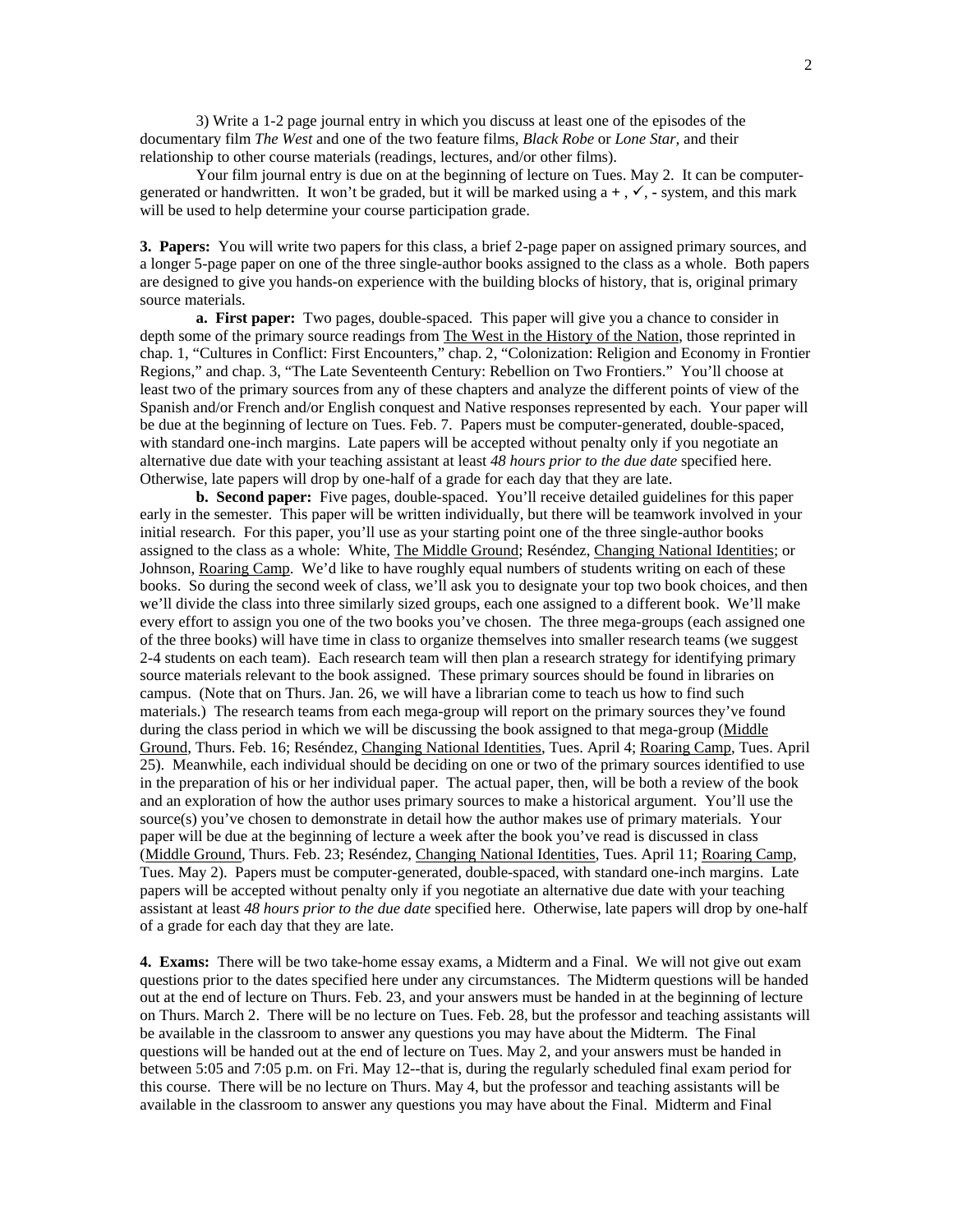exams must be computer-generated, double-spaced, with standard one-inch margins, and they may not exceed the page limits established. You are to work individually and independently on these exams; evidence of collaboration, plagiarism, or other academic dishonesty will result in automatic failure. *Late exams will not be accepted* (no exceptions made for computer difficulties or transportation problems).

#### **Grades**

Your final grade will be determined using the following formula:

| 20% |
|-----|
| 10% |
| 25% |
| 20% |
| 25% |
|     |

From time to time, you may be given the chance to enhance your course participation grade by attending a campus event relevant to the history of the American West and writing up a *one-page response paper that relates that event to course content*. These events will be announced in class and/or over the class email list. If you want extra credit for an event that has not been announced in class or over the class email list, please check with Professor Johnson to make sure that the event that interests you is sufficiently relevant to course content before writing a response paper and turning it in.

#### **Readings**

The following four books are required for all students. They are available for purchase at the University Book Store, and are on reserve at College Library in Helen C. White Hall:

- William Deverell and Anne Hyde, eds., *The West in the History of the Nation: A Reader*, Vol. 1, *To 1877* (Boston: Bedford/St. Martin's, 2000).
- Susan Lee Johnson, *Roaring Camp: The Social World of the California Gold Rush* (New York: W.W. Norton, 2000).
- Andrés Reséndez, *Changing National Identities at the Frontier: Texas and New Mexico, 1800-1850* (Cambridge: Cambridge University Press, 2004).
- Richard White, *The Middle Ground: Indians, Empires, and Republics in the Great Lakes Region, 1650- 1815* (Cambridge: Cambridge University Press, 1991).

The following book is *not required*, but it is *ever-so-highly recommended*. Those of you who purchase it at the University Book Store or elsewhere may well find it to be a book you'll be happy to have on your bookshelf for years to come. Still, it is quite expensive, so you might consider either sharing with a classmate or using one of the copies on reserve at College Library in Helen C. White Hall. None of the assignments in this book are actually required, but once you start reading them, you might get hooked. This is no boring compendium of useless facts, but rather a curious collection of brief, readable essays on an extraordinary range of topics written by some of the leading practitioners in the field of western history. Was Daniel Boone saint or sinner? What are the roots of contemporary Chicanas and Chicanos? Before Wisconsin was known for cheese, for what was it known (a question for out-of-state students)? Where were the seven cities of gold, or Cíbola? How did Lakota people become known as the Sioux? Where did the Santa Fe Trail begin and end, and who and what traveled along it? Who were the first people of African descent in what we now call the West? Who invented scalping? Who cried on the Trail of Tears? Why were mountain men hooked on beavers? Why does so much of the Midwest look like a checkerboard when you fly over it? Who was Lola Montez, and why were they saying such awful things about her? Why is Texas so weird? You'll find the answers here:

Howard Lamar, ed., *The New Encyclopedia of the American West* (New Haven, Conn.: Yale University Press, 1998). [Abbreviated as NEAW in syllabus.]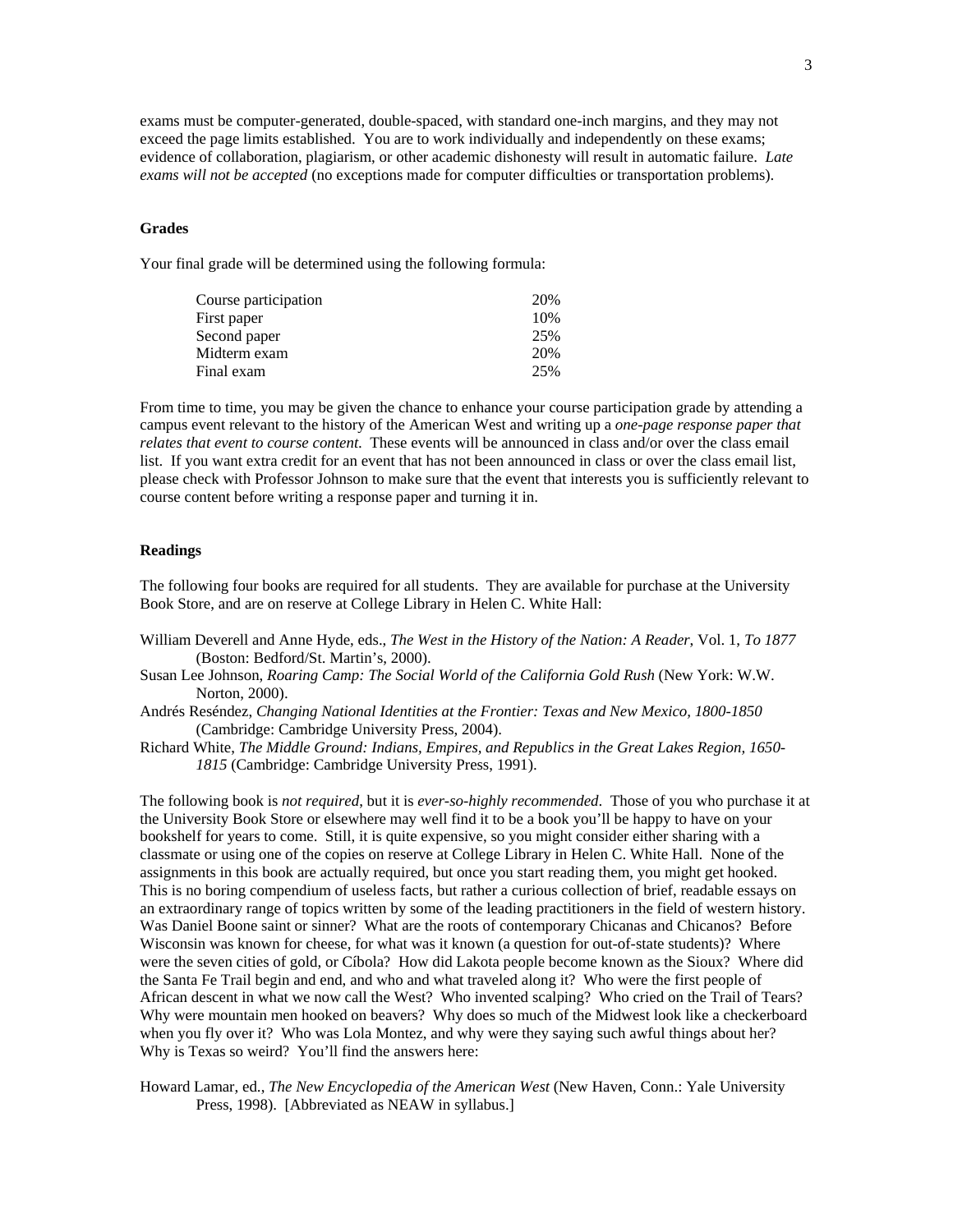## **Calendar and Assignments**

#### *Week 1*

| Tues. Jan. 17:  | Course Introduction                                                                                         |
|-----------------|-------------------------------------------------------------------------------------------------------------|
| Thurs. Jan. 19: | Native North America: Concepts                                                                              |
| Reading:        | The West: Intro., pp. xv-xvi, & chaps. $1 \& 2$ , pp. 2-45                                                  |
|                 | NEAW: Physiography of the U.S.; Frontier theory; Turner, Frederick Jackson; western<br>history, $1970s-90s$ |

# *Week 2*

| Tues. Jan. $24$ : | Native North America: Peoples and Places                                                                                    |
|-------------------|-----------------------------------------------------------------------------------------------------------------------------|
| Thurs. Jan. 26:   | Special library workshop on finding primary sources<br>(held in regular classroom)<br>David Null, Head, University Archives |

Reading: Middle Ground, Intro., pp. ix-xvi, & chaps. 1-3, pp. 1-141

NEAW: Indian languages; Indians of California, of Texas, of the Great Basin, of the Great Plains, of the Northwest, of the Southwest; Powhatan; see also entries for various Indian nations, groups, & confederacies, such as Sioux (Dakota, Lakota), Ute, Iroquois Confederacy, "Five Civilized Tribes," Pueblo, Cheyenne & Arapaho, Apache, Navajo, Modoc & Klamath

# *Week 3*

| Tues. Jan. $31$ : | <b>Imperial Designs</b>                                                                                                                                                                                                                                                                                                                                                                                                |
|-------------------|------------------------------------------------------------------------------------------------------------------------------------------------------------------------------------------------------------------------------------------------------------------------------------------------------------------------------------------------------------------------------------------------------------------------|
| Thurs. Feb. 2:    | Spanish Colonies and Indian Peoples: New Mexico                                                                                                                                                                                                                                                                                                                                                                        |
|                   | Thurs. evening: special screening of the film "Black Robe," TBA                                                                                                                                                                                                                                                                                                                                                        |
| Reading:          | Middle Ground, chaps. 4-6, pp. 142-268<br>The West: chap. 3, pp. $46-65$                                                                                                                                                                                                                                                                                                                                               |
|                   | $\mathbf{M} \mathbf{D} \mathbf{M} \mathbf{U} \mathbf{D} \mathbf{I} \mathbf{U} \mathbf{I} \mathbf{I} \mathbf{I} \mathbf{I} \mathbf{I} \mathbf{I} \mathbf{I} \mathbf{I} \mathbf{I} \mathbf{I} \mathbf{I} \mathbf{I} \mathbf{I} \mathbf{I} \mathbf{I} \mathbf{I} \mathbf{I} \mathbf{I} \mathbf{I} \mathbf{I} \mathbf{I} \mathbf{I} \mathbf{I} \mathbf{I} \mathbf{I} \mathbf{I} \mathbf{I} \mathbf{I} \mathbf{I} \mathbf{$ |

NEAW: Exploration, Spanish; Exploration, English; Exploration, French; Exploration, Russian; Cabeza de Vaca; Coronado; DeSoto; Oñate; Cíbola; Acoma Pueblo; New Mexico (thru Spanish period); Santa Fe (thru Spanish period); Indian-captivity narratives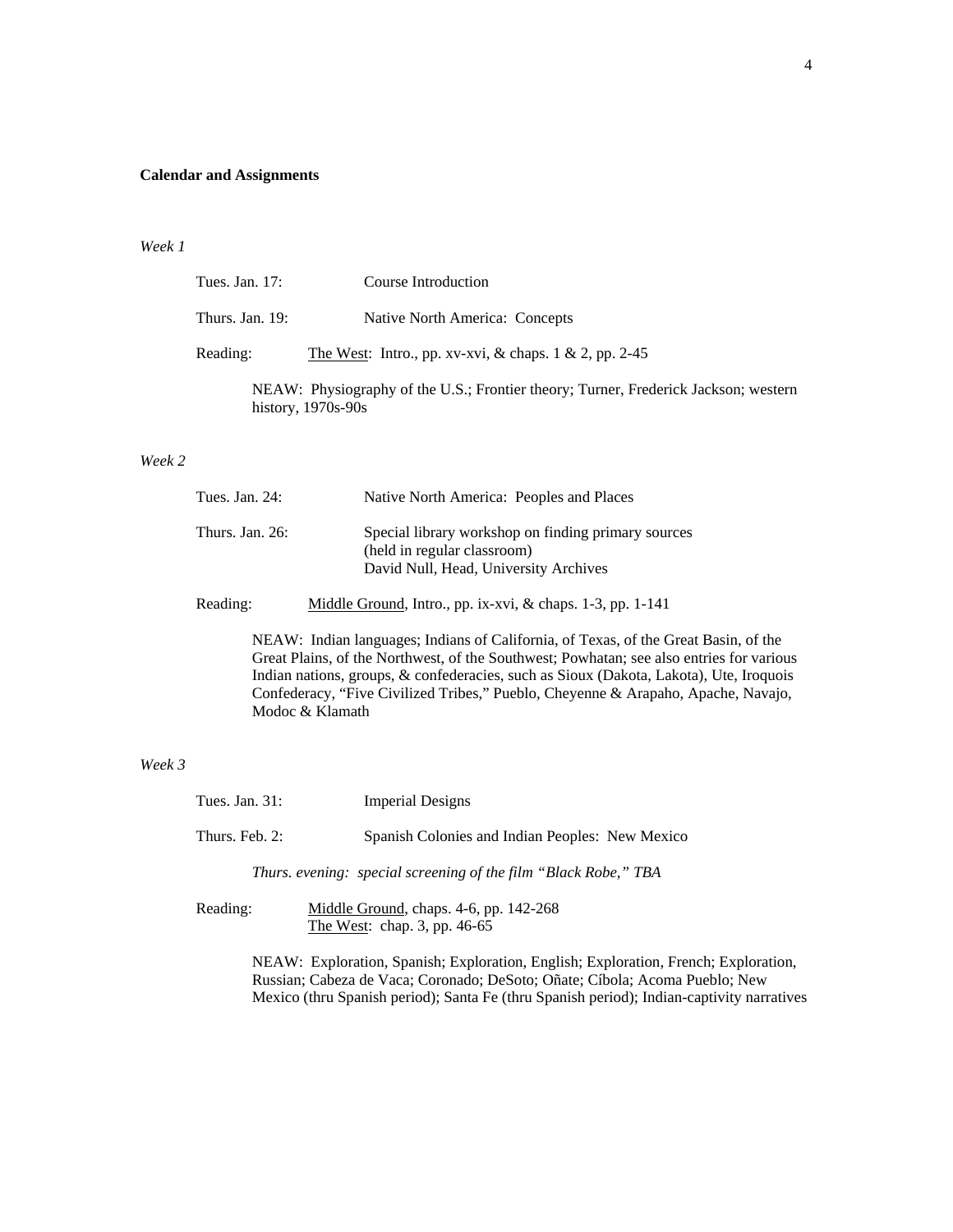| Tues. Feb. $7:$ | Spanish Colonies and Indian Peoples: Texas and California<br>First paper due in lecture |
|-----------------|-----------------------------------------------------------------------------------------|
| Thurs. Feb. 9:  | Film, <i>The West</i> , part 1, <i>The People</i>                                       |
| Reading:        | Middle Ground, chaps. 7-9, pp. 269-412<br>The West: chap. 4, pp. 66-87                  |

NEAW: Texas (thru the Spanish period); San Antonio; San Francisco de las Tejas; Alamo (thru 1793); California (thru the Spanish period); Serra; missions, California (read entries for missions that interest you); Alaska, thru European explorers and the rise of Russian Alaska; Baranov; Roman Catholic missionaries, thru the borderlands of New France & New Spain; Boone; Kentucky, settlement of; Kentucky frontier stations; Indian-white relations, British Indian policy, 1763-75; Pontiac's Rebellion

## *Week 5*

| Tues. Feb. $14$ : | Empires in the Woods                                                                   |  |
|-------------------|----------------------------------------------------------------------------------------|--|
| Thurs. Feb. 16:   | discussion of The Middle Ground                                                        |  |
| Reading:          | Middle Ground, chaps. $10-11$ & Epilogue, pp. 413-523<br>The West, chap. 5, pp. 88-109 |  |

NEAW: land policy in the colonies (1607-1775); King Philip's War; Bacon's Rebellion; French heritage; Mississippi Valley, French & Spanish periods; St. Louis; Laclède; Chouteau; Chouteau family; New Orleans; Vial; fur trade, in the colonies; Hudson's Bay Co.; beaver; Tecumseh; Tenskwatawa

## *Week 6*

| Tues. Feb. $21$ : | Pushing into the Plains                                                                           |
|-------------------|---------------------------------------------------------------------------------------------------|
| Thurs. Feb. 23:   | Wars of Empire<br>Middle Ground <i>papers due in lecture</i><br>MIDTERM EXAM QUESTIONS HANDED OUT |

Reading: The West, chap. 6, pp. 110-27

NEAW: horse; buffalo; Sioux (Lakota, Dakota); Cheyenne & Arapaho; Comanche; Colonial wars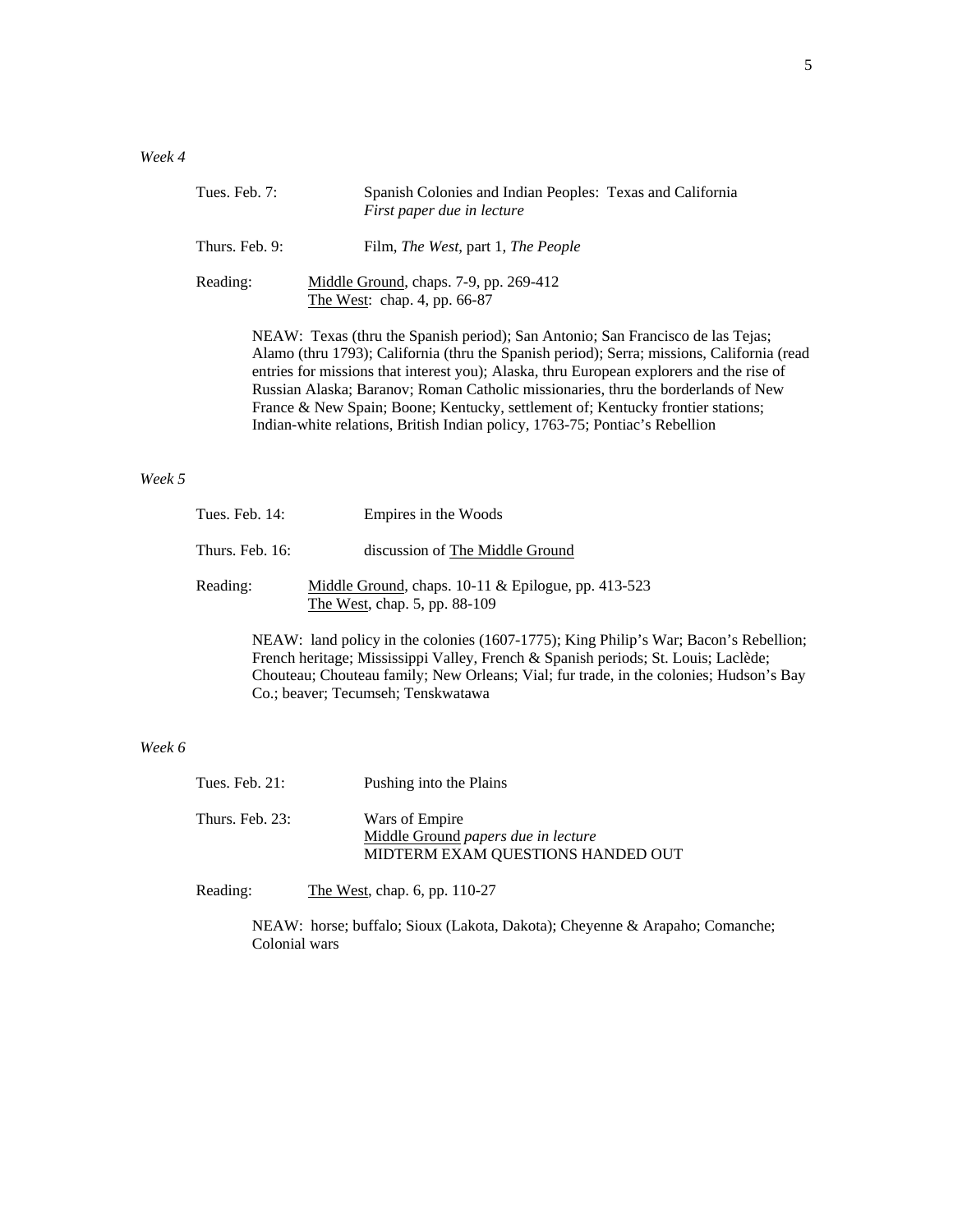## *Week 7*

| Tues. Feb. 28:  | work on exams; professor and TAs<br>available in classroom for consultation |
|-----------------|-----------------------------------------------------------------------------|
| Thurs. March 2: | New Nations: United States<br>MIDTERM EXAM DUE IN LECTURE                   |

NOTE: *no discussion section meetings on Wed. & Thurs., March 1 & 2*

#### *Week 8*

| Tues. March 7 : | New Nations: Mexico                                                                            |  |
|-----------------|------------------------------------------------------------------------------------------------|--|
| Thurs. March 9: | Film, The West, part 2, Empire Upon the Trails                                                 |  |
| Reading:        | Changing National Identities, Intro. & chaps. 1-2, pp. 1-92<br>The West, chap. 7-8, pp. 128-75 |  |

NEAW: land policy, 1780-1860 (thru 1850); U.S. Indian policy, 1775-1860 (to 1820s); Northwest Ordinance; territorial system; Whiskey Rebellion; Missouri Compromise; frontier life to 1850; Adams-Onís Treaty; New Mexico (thru the Mexican period); Texas (thru the Mexican period); Austin, Moses; Austin, Stephen; empresario system; California (thru the Mexican period); Anza

#### *SPRING BREAK!!!*

#### *Week 9*

| Tues. March 21:  | The Science of Conquest: Exploration                                                  |
|------------------|---------------------------------------------------------------------------------------|
| Thurs. March 23: | The Business of Conquest: Trade                                                       |
| Reading:         | Changing National Identities, chaps. 3-5, pp. 93-170<br>The West, chap. 9, pp. 176-97 |

NEAW: Exploration, U.S.; Lewis; Clark; Lewis & Clark Expedition; Charbonneau; Sacagewea; Pike; Long, Stephen; Louisiana Purchase; Fremont, Jessie & John C.; fur trade, in the U.S.; trappers; North West Co.; McLaughlin, John; American Fur Co.; Astor; Missouri Fur Co.; Lisa; Ashley; Rocky Mountain Fur Co.; Smith, Jedediah; California rancho system; Bryant, Sturgis & Co.; Dana; Santa Fe and Chihuahua Trail; Alvarez; Becknell; Gregg; Bent brothers; Bent's Fort; Carson; Martínez, Antonio José; U.S. Indian policy, 1775-1860 (from 1820s); Cherokee Indians; Black Hawk; Black Hawk War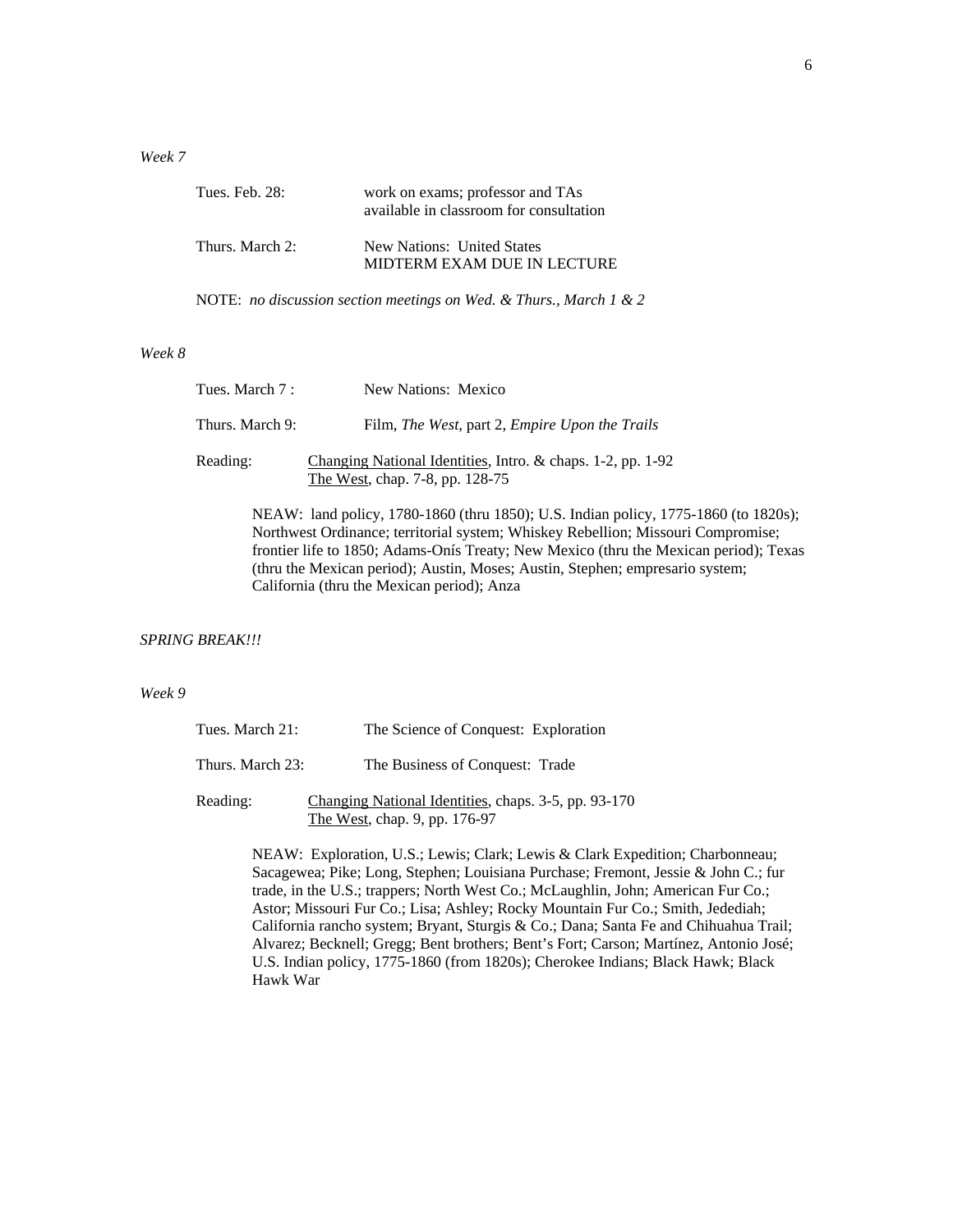| Tues. March 28:                                                                                                                                                                                                                                                                                                                                                                                                                                                               | Engines of Conquest: Farms, Factories, Plantations                                                      |
|-------------------------------------------------------------------------------------------------------------------------------------------------------------------------------------------------------------------------------------------------------------------------------------------------------------------------------------------------------------------------------------------------------------------------------------------------------------------------------|---------------------------------------------------------------------------------------------------------|
| Thurs. March 30:                                                                                                                                                                                                                                                                                                                                                                                                                                                              | Manifest Design: The Mexican North                                                                      |
| Reading:                                                                                                                                                                                                                                                                                                                                                                                                                                                                      | Changing National Identities, chaps. $6-8$ & Conclusion, pp. 171-271<br>The West, chap. 10, pp. 198-219 |
| NEAW: canal era; agricultural expansion; cotton culture; cotton production, the<br>antebellum years; transportation on the Mississippi R. system; Wilmot Proviso;<br>Compromise of 1850; African Americans on the frontier (to 1850); Texas (thru 1850);<br>Bowie; Crockett; Travis; Texas annexation; Bear Flag Rebellion; Mexican War; Santa<br>Anna; Houston, Samuel; Armijo; Kearny; Guadalupe Hidalgo, Treaty of; Gadsden<br>Purchase; Mexican Americans; Young, Brigham |                                                                                                         |

## *Week 11*

| Tues. April 4:  | discussion of Changing National Identities                                     |
|-----------------|--------------------------------------------------------------------------------|
| Thurs. April 6: | Manifest Design: The Oregon Country                                            |
| Reading:        | Roaring Camp, Prologue & chap. 1, pp. 23-95<br>The West, chaps. 11, pp. 220-39 |
|                 | $\sim$ 40.000 $\sim$                                                           |

NEAW: Oregon (to 1850); Oregon Controversy; Kelley, Hall Jackson; Wyeth, Nathaniel; Walker, William; Whitman; Lee, Jason; De Smet; Roman Catholic missionaries, U.S. thru 1875; Benton, Thomas Hart (1792-1858); manifest destiny; Magoffin; Murieta

# *Week 12*

| Tues. April 11:  | Trail's End: Santa Fe and Salt Lake<br>Changing National Identities papers due in lecture |
|------------------|-------------------------------------------------------------------------------------------|
| Thurs. April 13: | Trail's End: Willamette Valley and Sutter's Fort                                          |
| Reading:         | Roaring Camp, chaps. 2-4, pp. 97-234<br>The West, chap. 12, pp. 240-51 only               |

NEAW: Santa Fe (thru 1850); Latter-Day Saints (thru 1850); Mormon Trail; Salt Lake City (thru 1850); Deseret; Oregon Trail; Willamette River; California Trail; California (thru 1850); Sutter; Marsh; American River; gold & silver rushes; gold towns in California